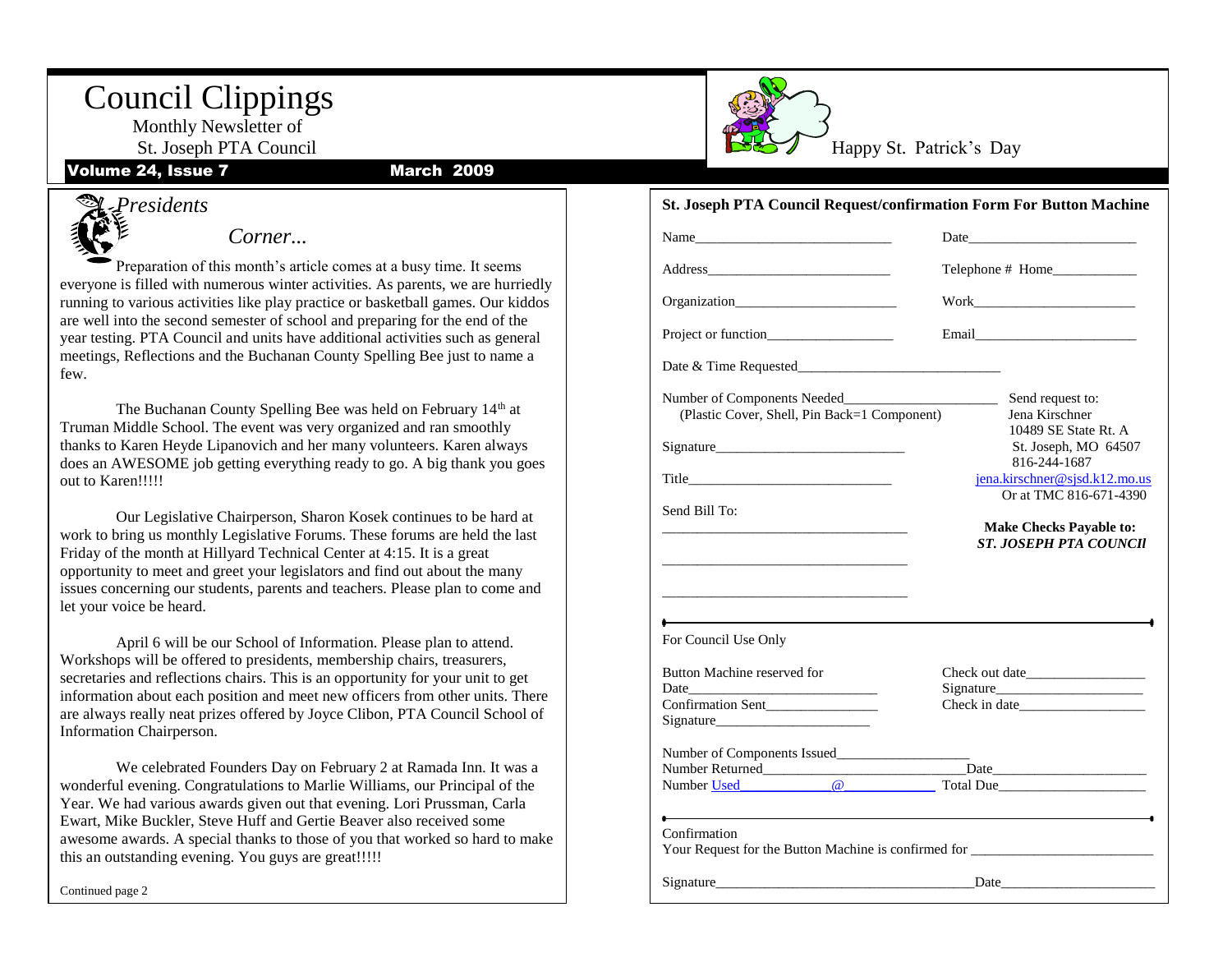**Clarence J. Carpenter Memorial Fund Board Treasurer's Report November 17, 2008 through January 20, 2009**

| <b>Beginning Balance as of 11-17-08</b> |            | \$19,320.87    |
|-----------------------------------------|------------|----------------|
| <b>RECEIPTS:</b>                        |            |                |
| Interest on Checking 1-28-08            | 3.50       |                |
| Interest on Checking 12-31-08           | 2.88       |                |
| Interest on CD 11-19-08                 | 131.93     |                |
| Coleman PTA                             | 150.00     |                |
| <b>Edison PTA</b>                       | 50.00      |                |
| <b>Ellison PTA</b>                      | 50.00      |                |
| Eugene Field PTA                        | 50.00      |                |
| <b>Hall PTA</b>                         | 25.00      |                |
| Hosea PTA                               | 50.00      |                |
| Humboldt PTA                            | 150.00     |                |
| Lake Contrary PTA                       | 25.00      |                |
| Lindbergh PTA                           | 25.00      |                |
| Noyes PTA                               | 50.00      |                |
| Webster PTA                             | 75.00      |                |
| Pershiing PTA                           | 50.00      |                |
| Pickett PTA                             | 75.00      |                |
| <b>Skaith PTA</b>                       | 75.00      |                |
| Spring Garden                           | 50.00      |                |
| <b>Total Receipts</b>                   | \$1,088.31 | \$1,088.31     |
| <b>DISPURSEMENTS</b>                    |            |                |
| 708 SJSD                                | 300.99     |                |
| 709 Dr. MT Aldrich                      | 235.00     |                |
| 710 Bonebrake Vision                    | 95.00      |                |
| 711 East Ridge Vision                   | 375.00     |                |
| 712 Fields Eye Site                     | 190.00     |                |
| 713 Rosenak Optical                     | 491.00     |                |
| 714 The Spec Shoppe                     | 1,018.00   |                |
| 715 Tobin Eye Inst                      | 310.00     |                |
| 716 State Farm                          | 90.00      |                |
| <b>Total Dispursements</b>              | \$3,104.99 | $(\$3,104.99)$ |
| <b>Ending Balance as of 11-17-08</b>    |            | \$17,304.19    |

### **Council Clippings Article Assignments for April 2009** *Articles are due March 10, 2009*

| <b>Character &amp;</b>  |
|-------------------------|
| <i><b>Spiritual</b></i> |
| <b>Council Award</b>    |
|                         |
| <b>Application</b> for  |
| 2006-2007               |
| <b>Character &amp;</b>  |
| <b>Spiritual Award</b>  |
|                         |

*All articles must be emailed to Lori Prussman at [aokmom@hotmail.com,](mailto:aokmom@hotmail.com) subject: CLIPPING ARTICLE . Thank you for getting your articles to me in a timely manner.*

When I stand before God at the end of my life, I would hope that I would not have a single bit of talent left, and could say, "I used everything you gave me". **[Erma Bombeck](http://www.brainyquote.com/quotes/authors/e/erma_bombeck.html)**

**Presidents Corner** Continued from page 1

On April 7 big decisions will be made for our kiddos. Please, please be a positive voice for both items on the ballot. Steve Huff will be furnishing us with information in the very near future concerning this. Remember, our kiddos count on us to make good decisions for them and they need us to help them on April 7. Dr. Smith and her entire staff are working so very hard to get these items passed for our children and we need to join in and help all we can. The St. Joseph PTA Council supports both issues on the ballot with no if, ands or buts about it.

Thanks to each one of you for your dedication to our children. I am so blessed to be involved with a great PTA family. God Bless each one of you.

Peggy Wood, St. Joseph PTA Council President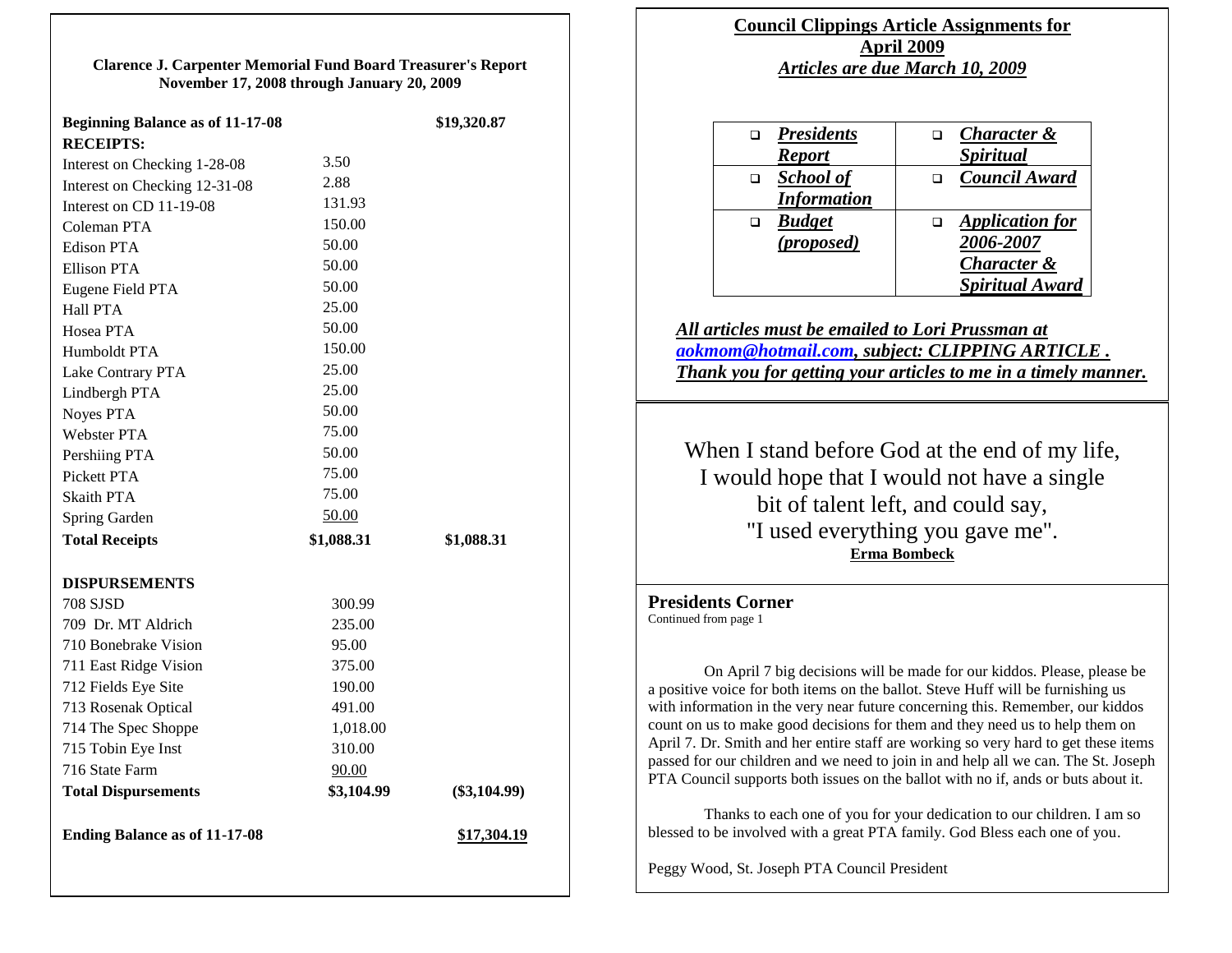#### **It's Grade Card Time: Let's See Where We Are**

#### **Your Assignment**

Throughout the school year I have been sharing some ideas with you about how we can encourage parents and families to be involved in school. I hope that these ideas are finding their way into our schools. Again, I ask that you share some of your family involvement ideas with me at

[nadiennej@hotmail.com.](mailto:nadiennej@hotmail.com) Your experience could help other schools in our district be successful too.

#### **How Is Your School Doing With The Three For Me Family Involvement Program?**

PTA has started this program knowing that even as little as 3 hours a school year can make a difference in how each parent feels. As parents get comfortable with the school, the teachers and staff, they begin to see how they can really help their student succeed. When parents build a relationship with their child's teacher and are comfortable in the school environment they become a real help in education. When students see that their parents are interested in helping their school, interested in investing some time, and sharing in the responsibility of education, they will become better students.

#### **Another Source**

National PTA has a program available called Building Family-School Partnerships the PTA Way on their website. Be sure to check out this site, [http://www.pta.org/family\\_school\\_partnerships.asp](http://www.pta.org/family_school_partnerships.asp) for help in making family involvement successful at your school. This program provides resources and tools to help your school improve your family involvement.

#### **This Is Not Just A Job For One Person**

Once a school has decided to reach out and encourage family involvement, everyone needs to be on board. You, as PTA executives, are the support for the faculty and staff at your school. As you plan your year events, please look for new ways to involve new parents. Ask parents how you can improve your programs, so that more parents are willing and able to participate. Smile and let all parents know that their presence in the school is appreciated.

> -Nadienne Hoffman Parent Involvement Coordinator St. Joseph PTA Council



# **The Public is Invited to the 2009 Legislative Forums**



**Friday, February 27, 2009**

# **Friday, March 27, 2009**

**Friday, April 24, 2009**

# **The forums are sponsored by St. Joseph PTA Council and St. Joseph Region MSTA**

Hillyard Technical Center – Room 103 3434 Faraon, St. Joseph, Missouri

# **4:15 to 5:15 p.m.**

Senator Charlie Shields, Representative Ed Wildberger, Representative Dr. Rob Schaaf, Representative Martin Rucker; Chad Higdon, a Field Representative for Congressman Sam Graves; Brook Balentine, a Field Representative for US Senator Claire McCaskill; and Sammy Panettiere, a Field Representative for US Senator Kit Bond, have been invited to participate. *For more information: [sharon.kosek@sjsd.k12.mo.us](mailto:sharon.kosek@sjsd.k12.mo.us)*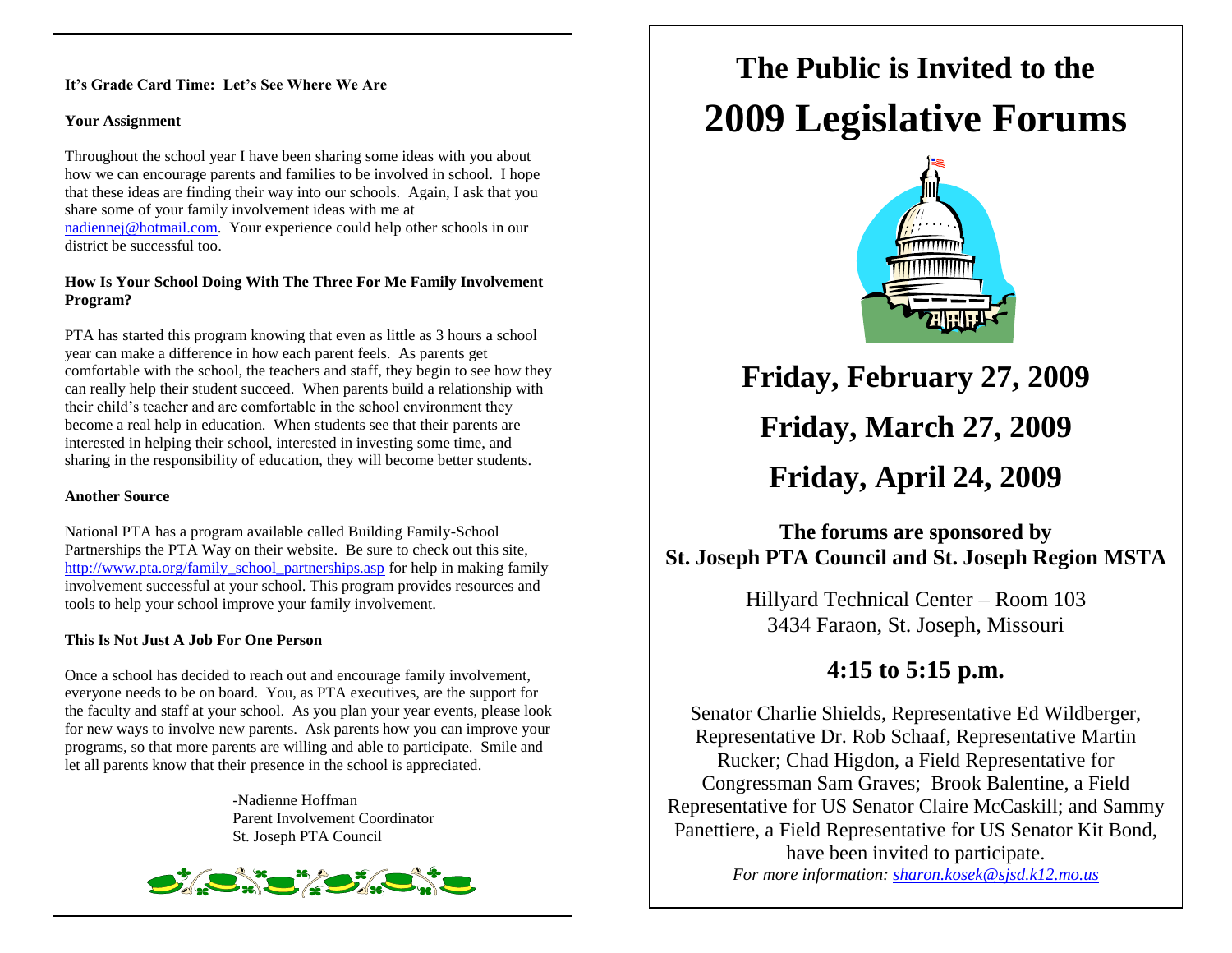

**Our Children and Our Community are Depending on Us**

**Tuesday, April 7, is an Important Day for Our SJSD**

There will be two questions on the April 7 ballot:

- renewal of the **63-cent temporary operating levy** approved in 2004; **this is not an increase, not a new tax.**
- a **22-cent bond issue** that will generate \$45 million of improvements:
- **a new school** at Carden Park to replace Neely & Hall elementary schools (both 100 years old);
- **a new school** in the northeast to address the population shift to that part of town;
- an addition at Skaith Elementary to meet future growth;
- **purchase of property** for a future school for the South Side.

**Fact** The operating levy is used to turn on the lights, hire teachers, buy books and technology – everything needed to run a school. The bond issue – debt service levy - is used for major capital improvements.

**Fact** The 22 cents to build new schools will cost the owner of a house with a market value of \$100,000 about **\$41.80 a year – or \$3.50 a month** - a modest increase for 21<sup>st</sup> Century schools.

**Fact** Prospective employers see **aging buildings as a negative** – the average age of our schools is 70 years; **our newest elementary school is nearly 40 years old.** Hall and Neely are both 100 years old; it's time to retire them.

**Fact** The \$45 million bond issue will put **hundreds of people to work** for two years as schools are built. The \$45 million will **boost the local economy.** The Board of Education has pledged to keep as many jobs local as possible.

**Fact** Our community has shifted to the northeast – 300 elementary students live east of the Belt and north of Gene Field **without a neighborhood school.** New housing additions are being built, nearly 150 more kids are coming.

**Fact** The District can no longer afford 18 elementary schools – we have too many, they are too small, and they are located too close together. **We need to downsize to 16 schools** for more efficient, effective operations.

**Fact** The District would close Noyes and Webster as schools, but **continue to use** them for other purposes. The Ruth Huston Learning Center would close as a building, but the programs would continue.

**Our Children and Our Community are Depending on Us**

**Vote on April 7, 2009**

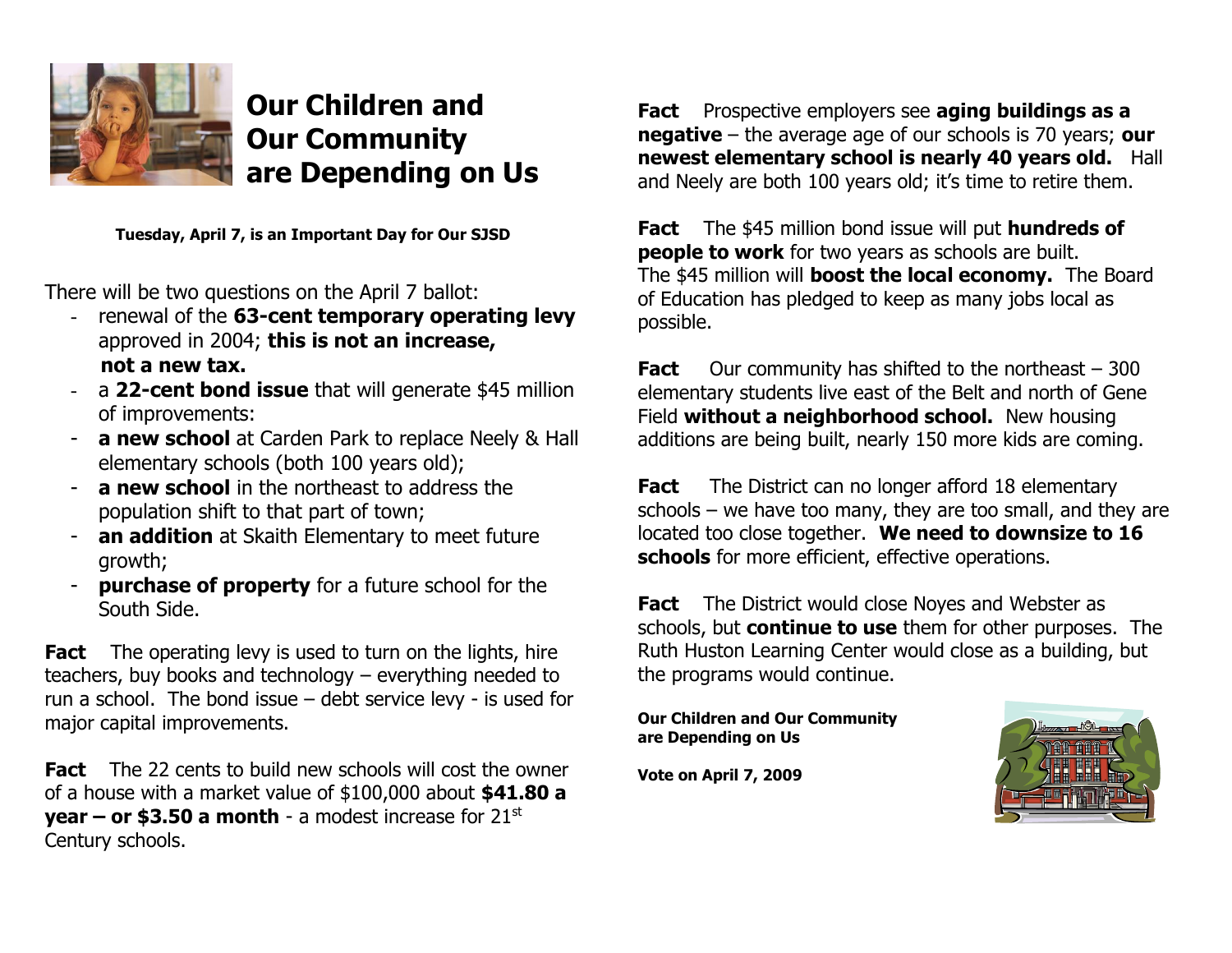# OFFICERS FORM

**Important**: Our **2009-2010** School Year Mailing List will be complied from the information on this form.

Please mail this form by **March 31, 2009** with the names of NEW and/or RE-ELECTED officers. DO NOT use the school address for president mailings.

# **CONTACT INFORMATION NEEDED BY MISSOURI PTA: PRESIDENT, TREASURER, MEMBERSHIP CHAIR AND REFLECTIONS CHAIR.**

### **PLEASE TYPE OR PRINT**

| PRESIDENT PHONE PHONE |  |
|-----------------------|--|
|                       |  |
|                       |  |
|                       |  |
|                       |  |
|                       |  |
|                       |  |
|                       |  |

### **Information is due to Missouri PTA office by March 31, 2009. If you have not filled all the positions, send what you have by the deadline.**

**Please complete information on reverse side.**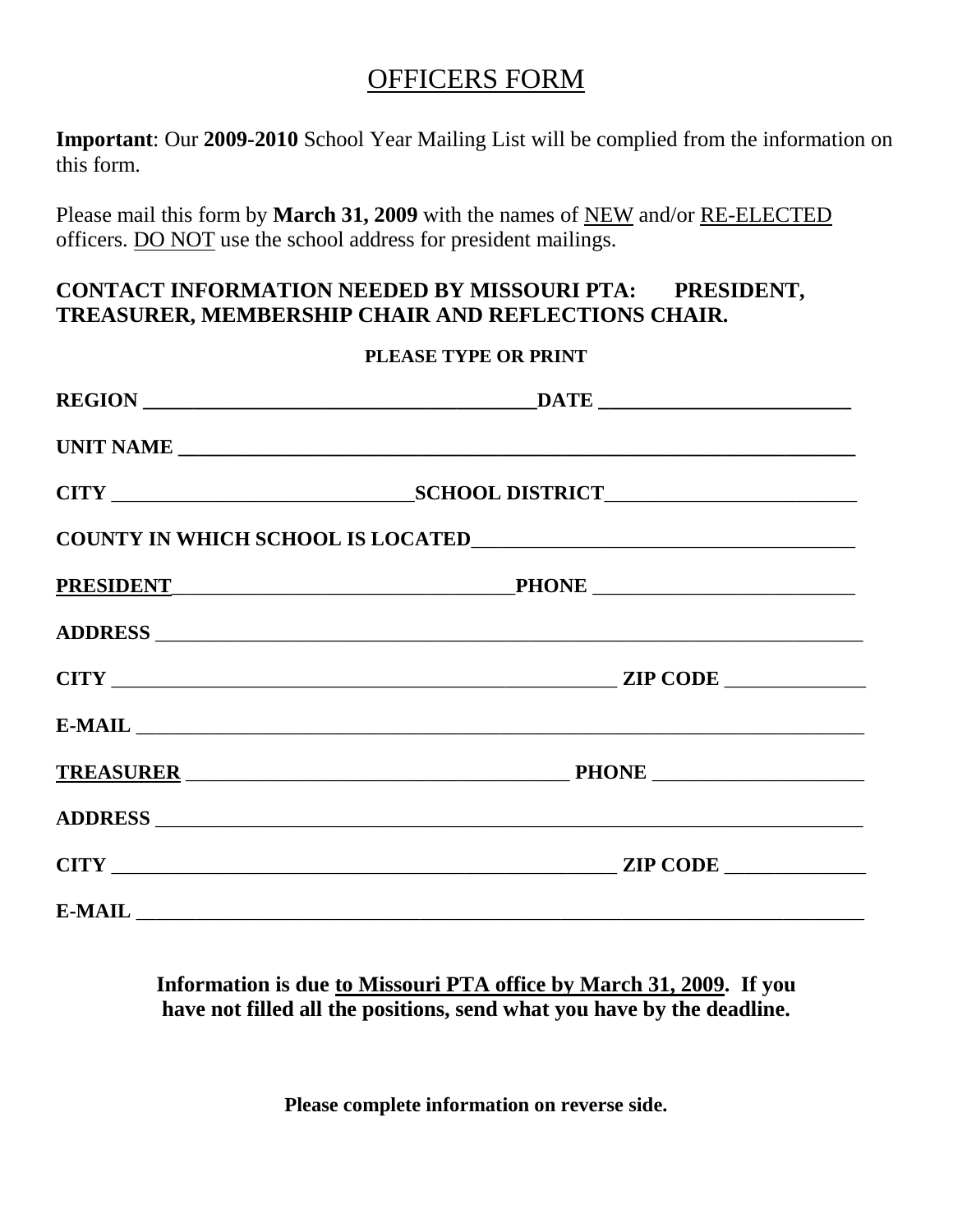| <b>MEMBERSHIP CHAIR</b>                                                                                                                                                                                                          |             |  |
|----------------------------------------------------------------------------------------------------------------------------------------------------------------------------------------------------------------------------------|-------------|--|
|                                                                                                                                                                                                                                  |             |  |
| CITY                                                                                                                                                                                                                             | ZIP CODE    |  |
|                                                                                                                                                                                                                                  |             |  |
| REFLECTIONS CHAIR<br>The Manual Chain State of the Manual Chain State of the Manual Chain State of the Manual Chain State of the Manual Chain State of the Manual Chain State of the Manual Chain State of the Manual Chain Stat | PHONE PHONE |  |
|                                                                                                                                                                                                                                  |             |  |
|                                                                                                                                                                                                                                  | ZIP CODE    |  |
|                                                                                                                                                                                                                                  |             |  |
|                                                                                                                                                                                                                                  |             |  |

### **SEND COMPLETED FORM TO:**

Missouri PTA 2100 I-70 Drive, SW Columbia, MO 65203

Fax: 573-445-4163 office@mopta.org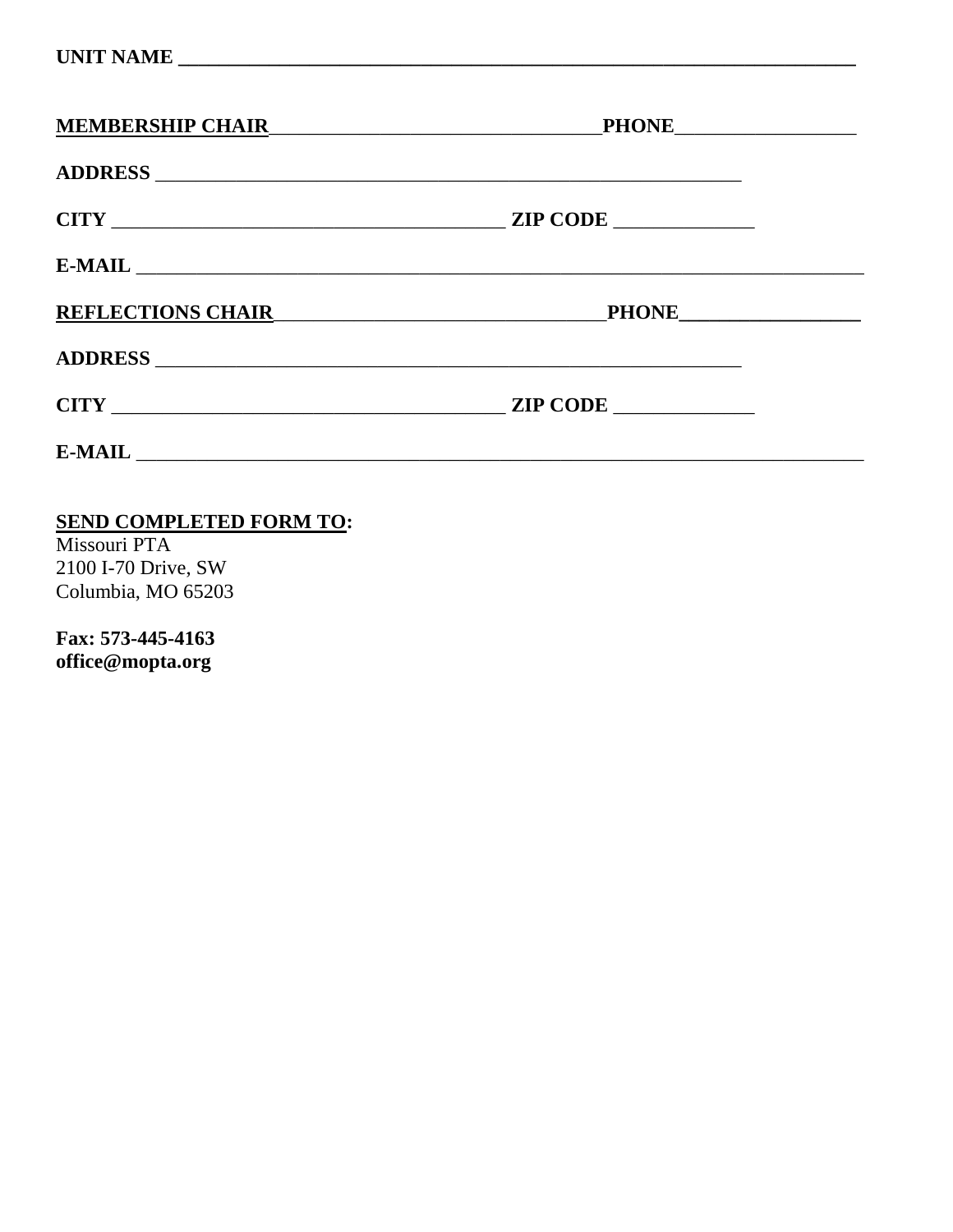# 2009/2010 PTA/PTSA Officers List

| Send completed form to Peggy Wood, 3018 County Line Rd., St. Joseph, MO 64506<br>This list will be used for St. Joseph PTA Council mailings.<br>Do not use school address for President mailing address.<br>Deadline March 31, 2009 |                                                                                                                                                                                                                                |  |
|-------------------------------------------------------------------------------------------------------------------------------------------------------------------------------------------------------------------------------------|--------------------------------------------------------------------------------------------------------------------------------------------------------------------------------------------------------------------------------|--|
|                                                                                                                                                                                                                                     |                                                                                                                                                                                                                                |  |
|                                                                                                                                                                                                                                     | President's Name: 1988. Contact the Contract of the Contract of the Contract of the Contract of the Contract of the Contract of the Contract of the Contract of the Contract of the Contract of the Contract of the Contract o |  |
|                                                                                                                                                                                                                                     |                                                                                                                                                                                                                                |  |
|                                                                                                                                                                                                                                     |                                                                                                                                                                                                                                |  |
|                                                                                                                                                                                                                                     |                                                                                                                                                                                                                                |  |
|                                                                                                                                                                                                                                     |                                                                                                                                                                                                                                |  |
|                                                                                                                                                                                                                                     |                                                                                                                                                                                                                                |  |
|                                                                                                                                                                                                                                     |                                                                                                                                                                                                                                |  |
|                                                                                                                                                                                                                                     |                                                                                                                                                                                                                                |  |
|                                                                                                                                                                                                                                     |                                                                                                                                                                                                                                |  |
|                                                                                                                                                                                                                                     | Secretary's Name: 1988 Manual Manual Manual Manual Manual Manual Manual Manual Manual Manual Manual Manual Manual Ma                                                                                                           |  |
|                                                                                                                                                                                                                                     |                                                                                                                                                                                                                                |  |
|                                                                                                                                                                                                                                     |                                                                                                                                                                                                                                |  |
|                                                                                                                                                                                                                                     |                                                                                                                                                                                                                                |  |
|                                                                                                                                                                                                                                     |                                                                                                                                                                                                                                |  |
|                                                                                                                                                                                                                                     |                                                                                                                                                                                                                                |  |

Please continue to the back of this page for additional information needed.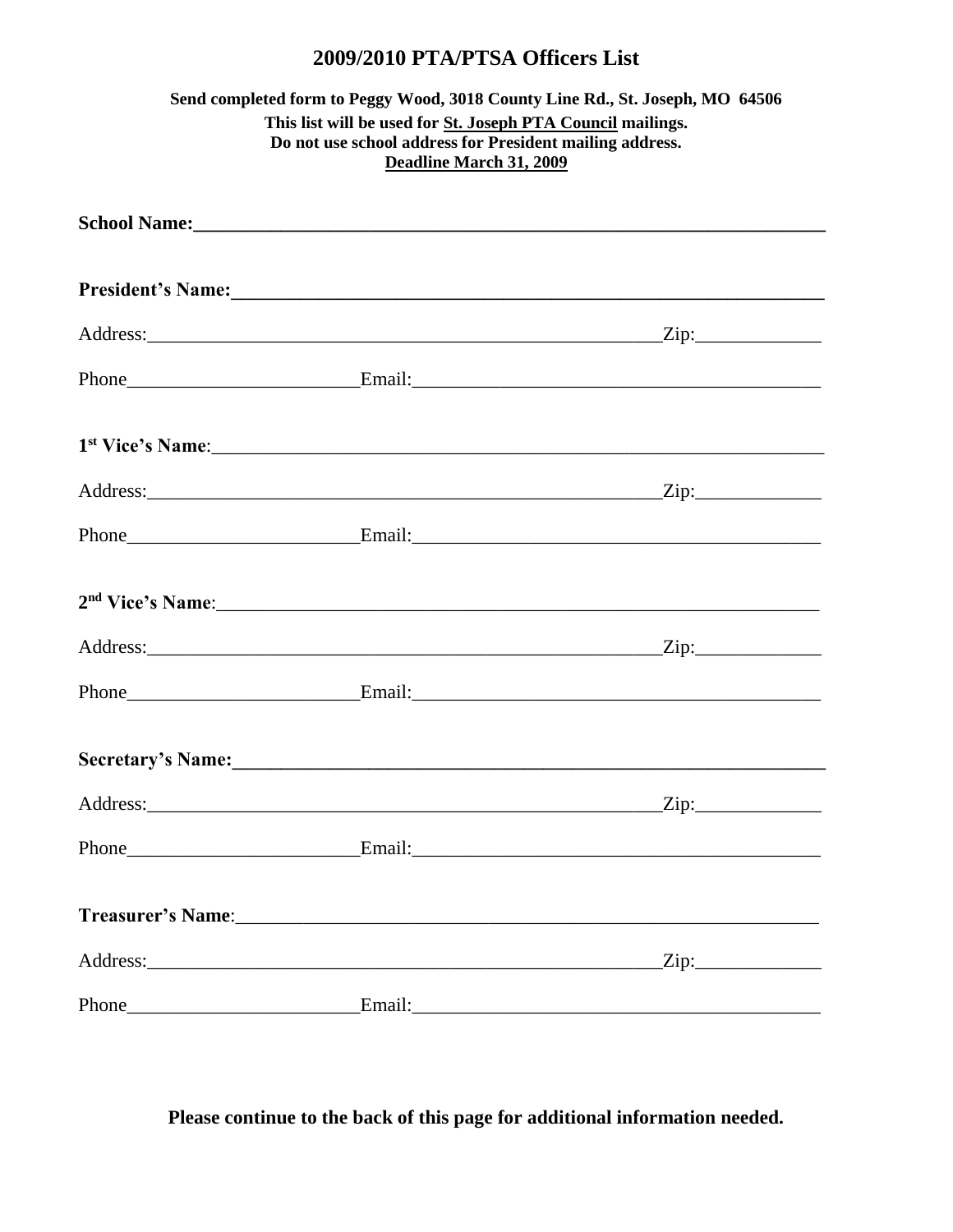|       |                                                                                                                       | Membership Chair Name: 1988 Manual Manual Membership Chair Name: 1988 |
|-------|-----------------------------------------------------------------------------------------------------------------------|-----------------------------------------------------------------------|
|       |                                                                                                                       |                                                                       |
|       |                                                                                                                       |                                                                       |
|       | Reflections Chair Name: Mannel Mannel Mannel Mannel Mannel Mannel Mannel Mannel Mannel Mannel Mannel Mannel Ma        |                                                                       |
|       |                                                                                                                       |                                                                       |
|       |                                                                                                                       |                                                                       |
|       | Please feel free to add additional officer's names, positions, addresses,<br>phone numbers and email addresses below. |                                                                       |
|       |                                                                                                                       |                                                                       |
|       |                                                                                                                       |                                                                       |
|       |                                                                                                                       |                                                                       |
| Phone | <b>Email:</b>                                                                                                         |                                                                       |
|       |                                                                                                                       |                                                                       |
|       |                                                                                                                       |                                                                       |
|       |                                                                                                                       | $\frac{2}{\text{lip}}$                                                |
|       |                                                                                                                       |                                                                       |